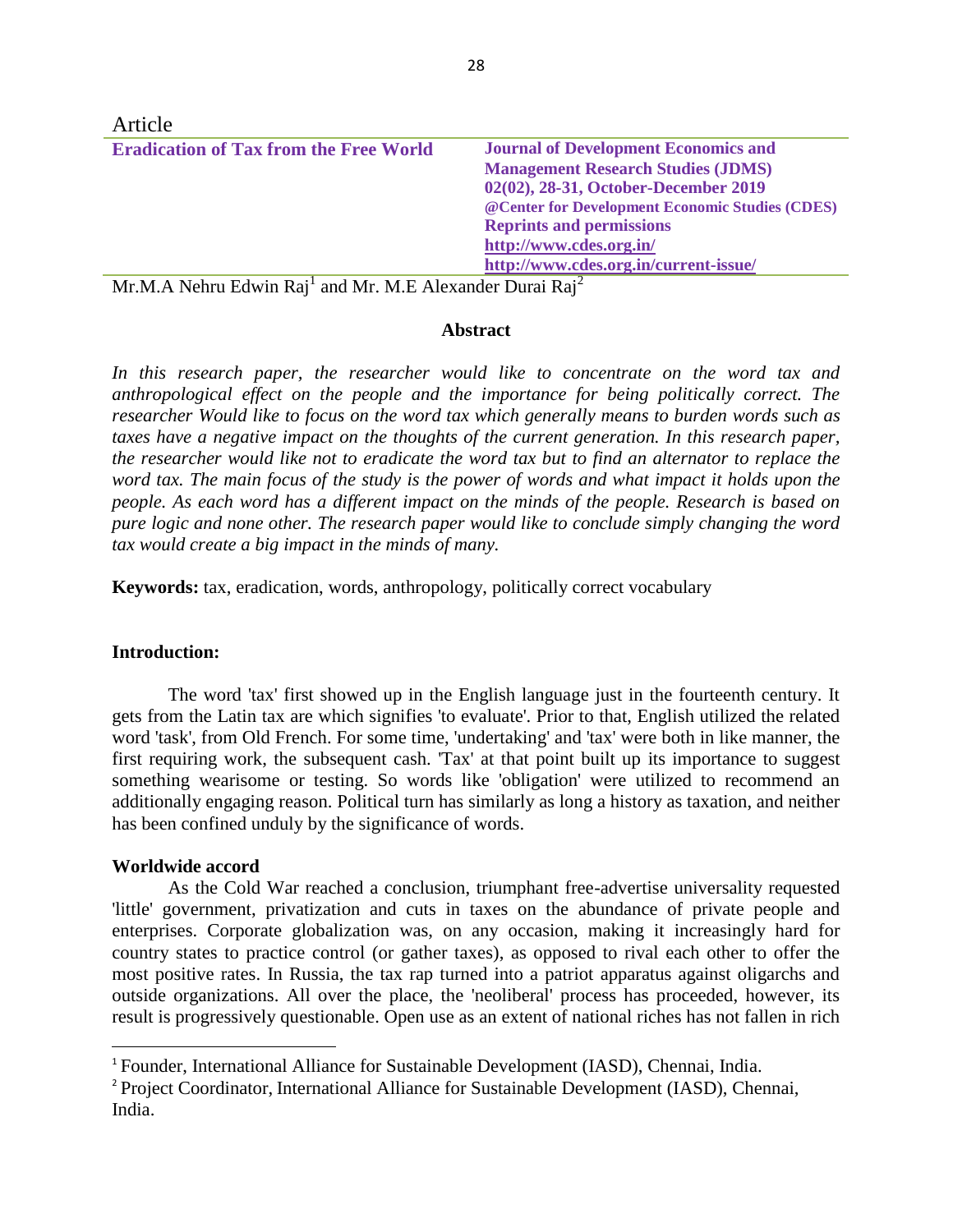nations. Private or corporate riches still depend on governments to give (or, all the more regularly, fund) a huge scope of administrations – including 'bail-outs' sans when showcase universality ends up being defective, as in the ongoing 'credit crunch'. Military consumptions have still not been diminished fundamentally. In poor nations, incomes for urgently required open administrations stay negligible. A 'worldwide accords concur, as the maxim goes, that 'love the little individuals cover tax'.

### **Objectives:**

To study tax and impact on human mind and social progress To study the evolution of tax To study the power of words on the mass mind To find suitable alternative that will certainly contribute to human progress

### **Materials and methods:**

The current study is based on the empirical form of research. major contribution of the study is to collect the facts of the particular area off the research. the Research Design is exploratory and experimental. it explores mindset to which people relate to when they hear the word tax data is collected to two secondary sources surcharge books, journals, articles, reports, newspapers.

### **Anthropology and linguistic anthropology:**

Anthropology is the scientific study of humans, human behavior and societies within the past and present. social anthropology studies patterns of behaviour and cultural anthropology studies cultural meaning, including norms and values. Linguistic anthropology studies how language influences social life.there are multitudes of examples relating to its impact (Linguistic anthropology).

### **Political correctness:**

Political correctness may be a pejorative for "**respectful behaviour**", though some would argue it means using words or behaviour which can not offend any group of individuals . it's important for everybody to be treated equitably and with dignity. Some words that marginalise people are used for an extended time. That doesn't make them right. a number of these words have now been replaced by other words that aren't oppressive. These new words are described as correctness , though they ought to just be described as "**respectful language**"**.**

### **Predictive programming:**

Predictive programming may be a recurring element across many conspiracy theories. The claim is that when conspirators plan a false flag operation, they hide references thereto within the popular media before the atrocity takes place; when the event occurs, the general public has softened up, and thus passively accepts it instead of offering resistance or opposition.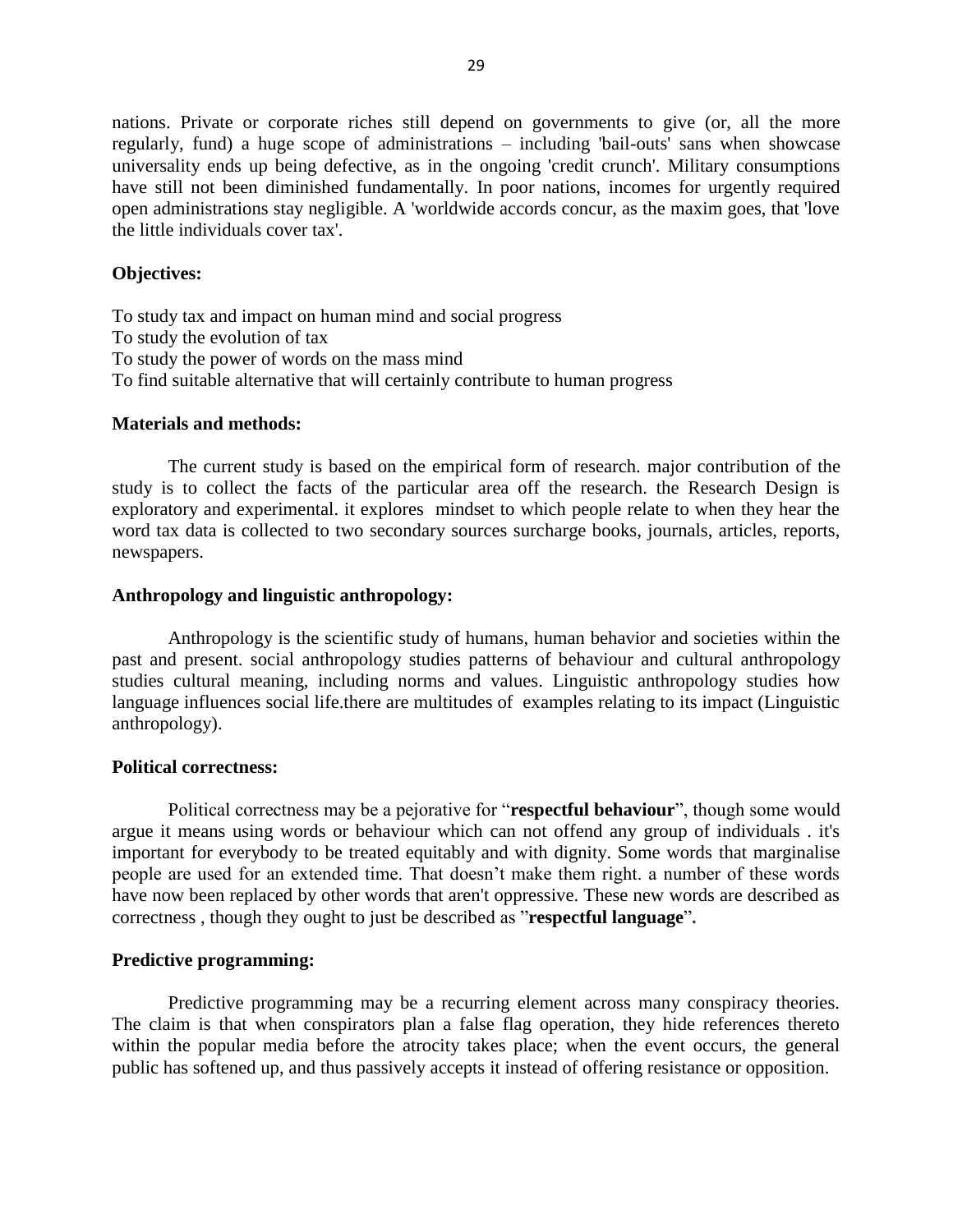The idea originates in conspiracist pareidolia, seeing the important world as a rather surreal literary construct complete with foreshadowing; the idea is invoked to undertake to elucidate why anyone would even do such a thing within the world. The main problems with the concept are ridiculous infeasibility of the conspiracies that might be required, and therefore the contrived nature of the idea itself, where the less realistic an example is, the stronger it's alleged to be. The logical fallacies involved are cherry-picking and special pleading.

#### **How it works:**

The theory is employed to push implausible claims about the longer term . The totalitarian United States government in films like The Hunger Games is taken as foreshadowing of such a government actually. actually, just about any totalitarian government in fiction: predictive programming predicts that folks would be more likely to simply accept the thought supported exposure to the concept in fiction. That the govt is portrayed as a villain to be resisted is claimed to be irrelevant; mere exposure to an idea is claimed to induce acquiescence thereto . fantasy adds a surreal tinge, therefore disarming the general public from experiencing it as undesirable.

#### **Problems faced in the theory:**

The first problem is that the question of why nobody within the show business has leaked this information out. consistent with the instance from Icke mentioned above, the shot in Dark Knight Rises showing a close-up of a map with the name "Sandy Hook" visible is deliberate predictive programming. If that were the case, then logically several people involved within the shot would are in on the conspiracy: the director, the cameraman, whoever obtained a map showing Sandy Hook as a prop, and therefore the stage hand who positioned the map on the table within the right position. Or just one person using CGI; just the editor himself, an article underline or one infiltrator. If plans to commit mass murders are regularly being revealed to the show business , and therefore the information is seemingly reaching low-level workers like cameramen and stage hands, then surely one among them would have blown the whistle by now?

Unless, that is, they believe that they're just making a movie. Quart and Auster means in "American Film and Society Since 1945", Second Edition, pg. 2-3, "The industry isn't a mirror of public feelings and habits, nor can one make the vulgar, mechanistic connection that suggests that the industry is a few evil empire conspiratorially shaping the social values and politics of a supine public. there's no doubt , however, that Hollywood's genius for manufacturing and publicizing seductive images like John Wayne's War II heroes—icons who had a profound effect on the lives of countless young Vietnam enlistees—should not be minimized. These images often become a substitute for reality for his or her audience."

#### **Suggestions:**

In this research paper, the researcher has studied the psychological effects of the word tax and its relation to the public. the first and foremost thought when a person hears the word tax is related to burden. Henceforth in the quest to find a better and alternate to word to replace the word tax research has studied the main objectives of tax and the purpose of why it was